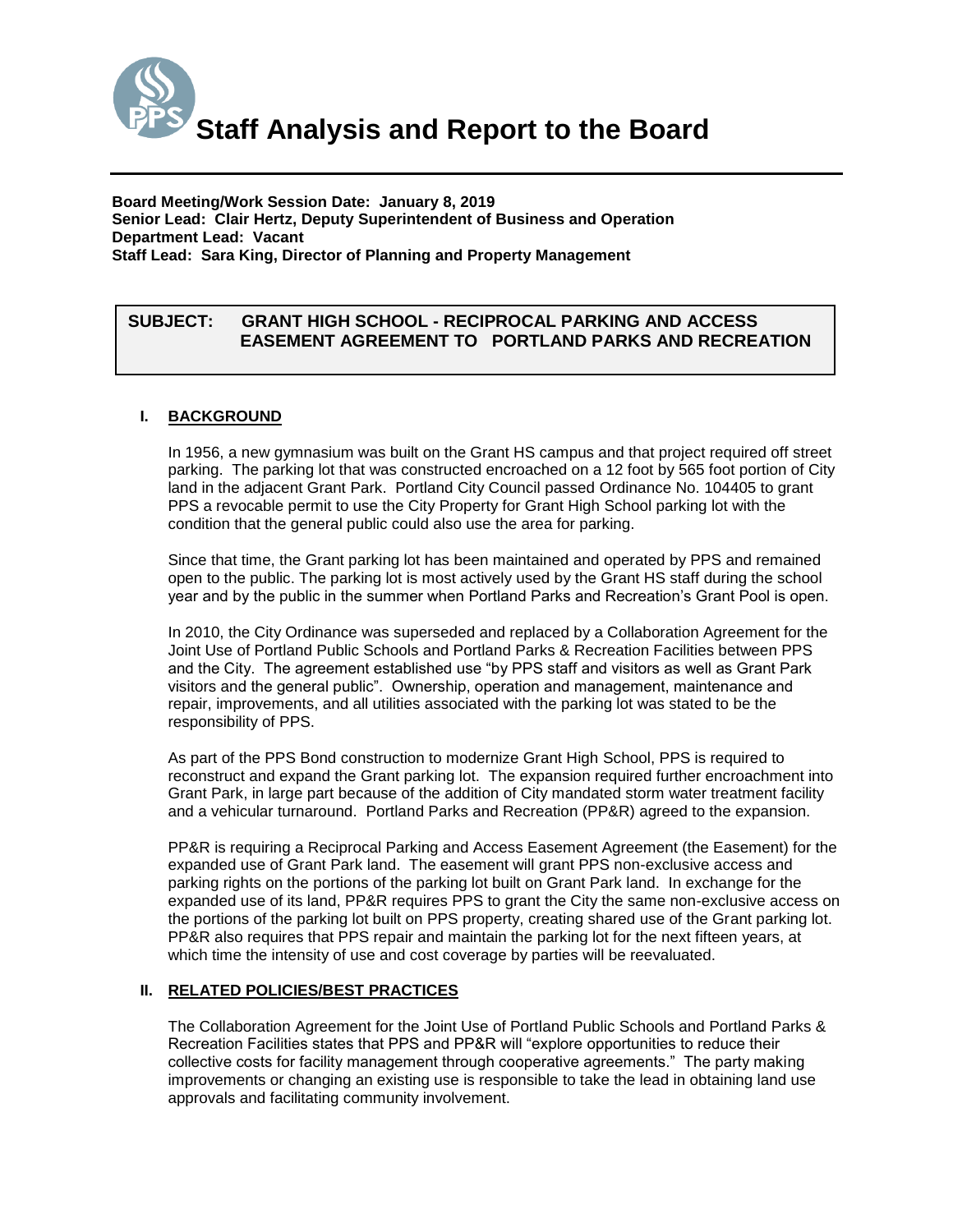# **III. ANALYSIS OF SITUATION**

The parties agreed to expand the use of Grant Park land for the new Grant HS parking lot. In exchange for the expanded use, PP&R requires a reciprocal easement of PPS land. The City also required that PPS take responsibility for the utilities, maintenance and repairs for the parking lot for fifteen years. The drafted Easement is subject to approval by the school board because of the value of the easement and the City of Portland.

### *IV.* **FISCAL IMPACT**

PPS has responsibility for the maintenance, repairs, and utilities associated with the new parking lot for a period of fifteen years.

Staff estimates that the size of each parties' easement is roughly equal and that the value of the land (zoned R2) associated with the easement that PPS is granting to the City is approximately \$230,000.

# *V.* **COMMUNITY ENGAGEMENT (IF APPLICABLE)**

The Grant HS Bond Project engaged the Grant community during the design development. No objections were made to the changes in the parking lot.

### **VI. TIMELINE FOR IMPLEMENTATION/EVALUATION**

The Easement will be in effect when both parties approve and sign the Easement document.

#### **VII. BOARD OPTIONS WITH ANALYSIS**

The Reciprocal Easement includes the following changes:

- Joint Use: The Grant Easement will provide PPS and PP&R joint use of the Grant parking lot.
- Termination flexibility: None.
- Responsibility for Maintenance and Repair: PPS will be required to solely maintain and repair, improve, and pay utilities associated with the parking lot for fifteen years.

#### **VIII. STAFF RECOMMENDATION**

Staff recommends the Board adopt the Reciprocal Parking and Access Easement Agreement associated with the new parking lot at Grant High School.

#### **IX. I have reviewed this staff report and concur with the recommendation to the Board.**

**Tube Lube Cube Cube Cube Community** 1 anisotropy 1 and 1 anisotropy 1 and 1 anisotropy 1 and 1 anisotropy 1 and 1 anisotropy 1 and 1 anisotropy 1 anisotropy 1 and 1 anisotropy 1 and 1 anisotropy 1 and 1 anisotropy 1 and 1

**Guadalupe Guerrero Date Superintendent Portland Public Schools**

**ATTACHMENTS** A. Depiction of Reciprocal Easements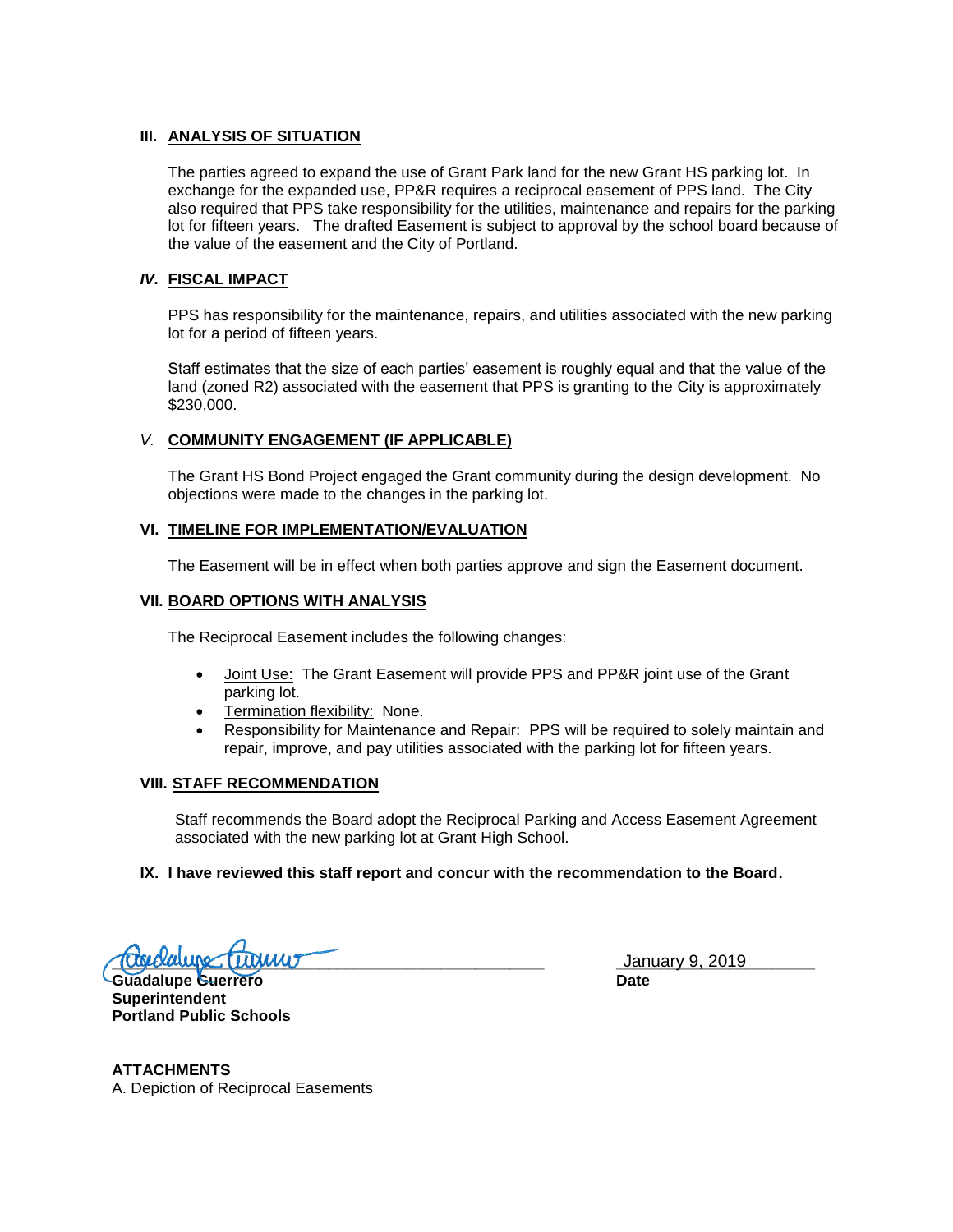#### *PPS District Priorities FY 2018-19*

- *1. Set a clear Vision and Strategic Plan*
- *2. Create equitable opportunities and outcomes for all students*
- *3. Build management and accountability systems and structures*
- *4. Allocate budget, funding and resources focused on improving outcomes for students*